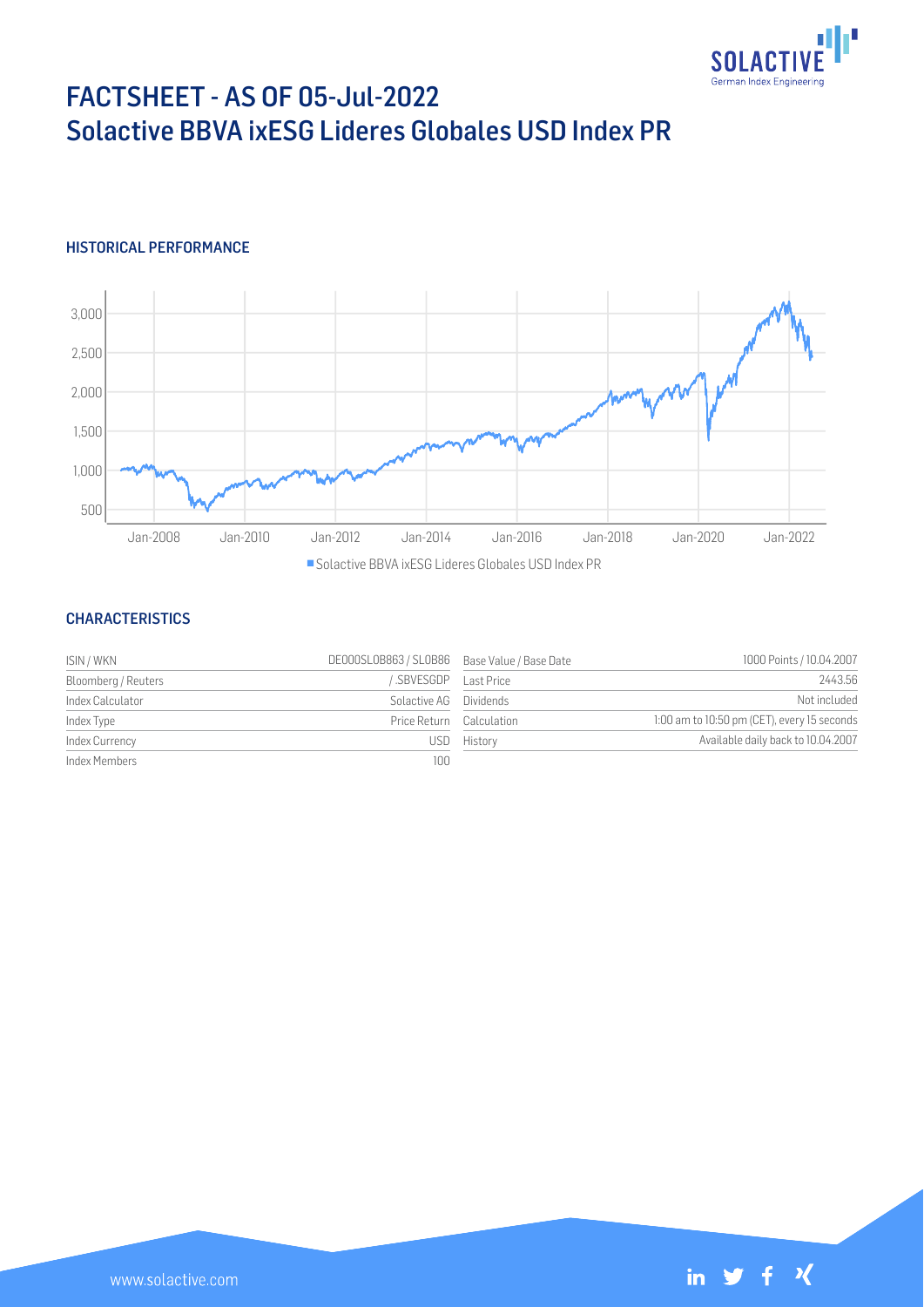

## **STATISTICS**

| <b>USD</b>         | 30D       | 90D        | 180D       | 360D                  | <b>YTD</b> | Since Inception       |
|--------------------|-----------|------------|------------|-----------------------|------------|-----------------------|
| Performance        | -8.76%    | $-13.68%$  | $-20.27\%$ | $-16.63%$             | $-22.34\%$ | 144.36%               |
| Performance (p.a.) |           |            |            |                       |            | 6.04%                 |
| Volatility (p.a.)  | 22.80%    | 22.68%     | 21.02%     | 16.99%                | 20.77%     | 17.38%                |
| High               | 2705.52   | 2846.96    | 3072.65    | 3156.08               | 3146.46    | 3156.08               |
| Low                | 2402.83   | 2402.83    | 2402.83    | 2402.83               | 2402.83    | 473.62                |
| Sharpe Ratio*      | $-3.02$   | $-2.05$    | $-1.83$    | $-1.08$               | $-1.96$    | 0.26                  |
| Max. Drawdown      | $-11.19%$ | $-15.60\%$ | $-21.80\%$ | $-23.87\%$            | $-23.63%$  | $-56.00%$             |
| VaR 95 \ 99        |           |            |            | $-27.7\%$ \ $-46.7\%$ |            | $-25.8\%$ \ $-52.5\%$ |
| CVaR 95 \ 99       |           |            |            | $-41.3\%$ \ $-52.3\%$ |            | $-43.7\%$ \ $-77.6\%$ |

\* Up to 31 December 2021, ex-post Sharpe ratios use as input for the risk free rate term the London Inter-Bank Offered rates in the respective currencies of the index and at a term equal to the observation period. From 3 J 2022 onwards, Sharpe ratios will be / are calculated using as reference risk free rate input the overnight replacement rate for these currencies, namely SONIA (for GBP), SOFR (for USD) and EURIBOR Overnight (for EUR).

#### COMPOSITION BY CURRENCIES



## COMPOSITION BY COUNTRIES



# TOP COMPONENTS AS OF 05-Jul-2022

| Company                 | Ticker                | Country | Currency   | Index Weight (%) |
|-------------------------|-----------------------|---------|------------|------------------|
| VALERO ENERGY           | <b>VLO UN Equity</b>  | US      | <b>USD</b> | 1.42%            |
| CIGNA CORP              | CI UN Equity          | US      | <b>USD</b> | 1.39%            |
| AUTOZONE INC            | AZO UN Equity         | US      | <b>USD</b> | 1.30%            |
| SYSCO CORP              | SYY UN Equity         | US      | <b>USD</b> | 1.28%            |
| PFARSON PLC             | <b>PSON LN Equity</b> | GB      | GBP        | 1.27%            |
| AMGEN INC               | <b>AMGN UW Equity</b> | US      | <b>USD</b> | 1.27%            |
| HYDRO ONE ITD           | H CT Equity           | CA      | CAD        | 1.25%            |
| MARATHON PETROLEUM CORP | MPC UN Equity         | US      | <b>USD</b> | 1.25%            |
| <b>GENUINE PARTS CO</b> | <b>GPC UN Equity</b>  | US      | <b>USD</b> | 1.25%            |
| FI FVANCE HEALTH INC    | <b>ELV UN Equity</b>  | US      | <b>USD</b> | 1.24%            |